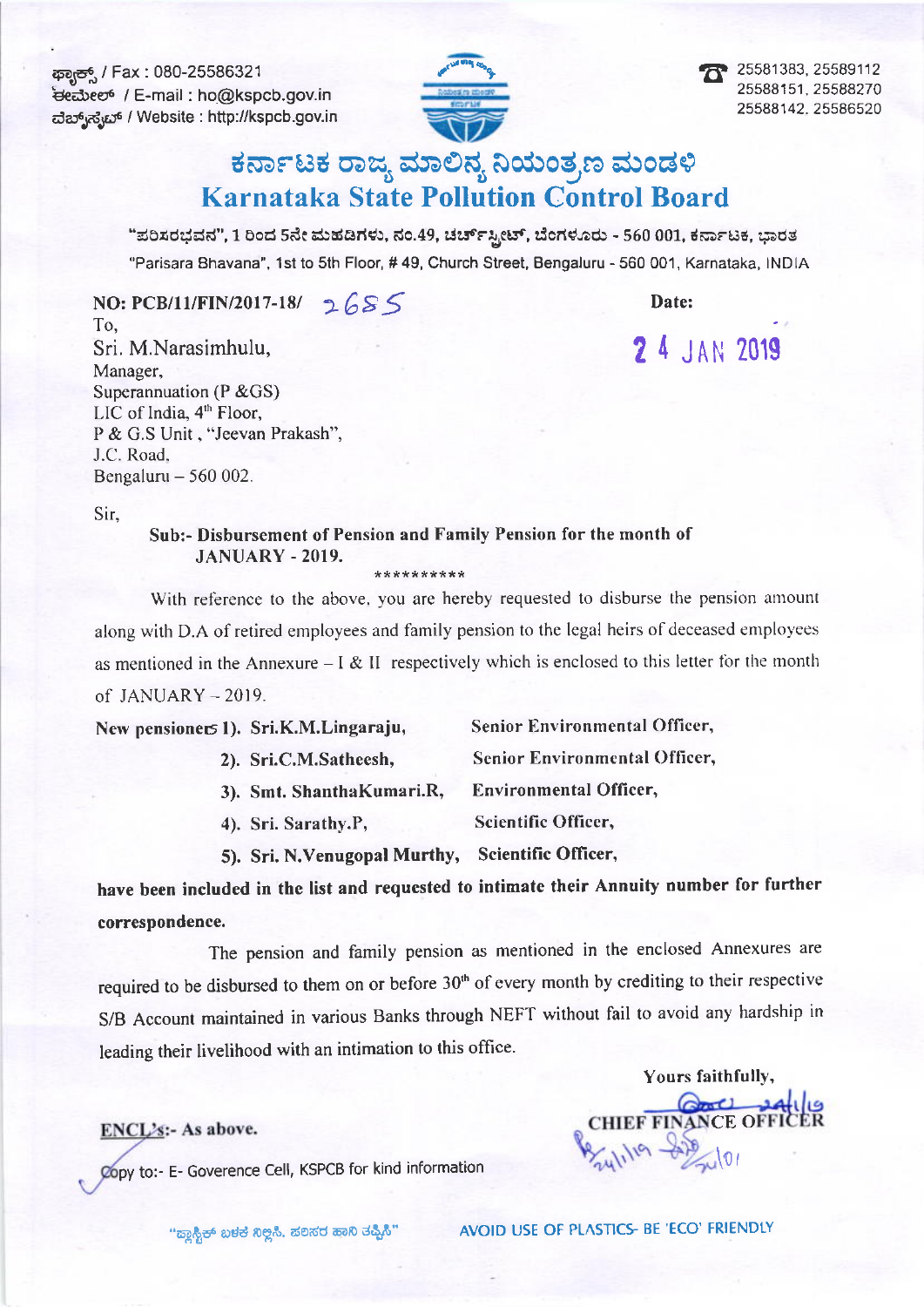#### ANNEXURE -1

Statement showing the details of monthly pension to be disbursed to the following retired employees of K.S.P.C.B for the month of JANUARY- 2019

| SI.No                     | <b>Names (Sri/Smt)</b> | <b>Annuity Number   Pension (Rs.)</b> |       |
|---------------------------|------------------------|---------------------------------------|-------|
| $\mathbf{1}$              | Sampangi Ramaiah. C.N. | 30-1170                               | 20098 |
| 2                         | Sree Rangamma          | 501M0530005886                        | 26241 |
| $\overline{\overline{3}}$ | Ramaiah B.             | 501M1007008601                        | 46700 |
| $\overline{4}$            | Sreeramalu. N          | 061M0701013225                        | 15690 |
| $\overline{5}$            | Shankaramma. M         | 501M0201012086                        | 11468 |
| $\overline{6}$            | Bharath Bhushan K.     | 501M1231011694                        | 23205 |
| 7                         | Ramakrishna. S         | 061M0121017562                        | 45583 |
| 8                         | Shambhavi Kamath       | 061M0101018514                        | 20499 |
| 9                         | Bheem Naik T.          | 061M0101018552                        | 22164 |
| 10                        | Rajeshwari B.N.        | 061M0601020930                        | 17242 |
| 11                        | Muralidhara            | 061M0301020672                        | 14042 |
| $\overline{12}$           | Narasimhaiah N.        | 061M0601020738                        | 25764 |
| 13                        | Kullegowda D.          | 061M0701020892                        | 16806 |
| 14                        | Shamanna J.            | 061M0901021242                        | 14623 |
| 15                        | Althaf Hussain C.      | 061M1101021698                        | 18089 |
| 16                        | Shyamsundar R.         | 061M1101022207                        | 44470 |
| $\overline{17}$           | Shivakumar Nagur       | 061M0401023678                        | 16416 |
| 18                        | Vasantha C.            | 061M0501023227                        | 23097 |
| 19                        | Ramegowda S.K.         | 061M0701024112                        | 22140 |
| 20                        | Krishna                | 061M0701024113                        | 16509 |
| 21                        | Shivakumar S.R.        | 061M0401024637                        | 9064  |
| 22                        | Eshappa                | 061M1201025433                        | 17550 |
| 23                        | Siddaraju H.           | 061M0701024114                        | 22140 |
| 24                        | Jayapraksh M.N.        | 061M0603030610                        | 44992 |
| 25                        | Ningarajappa N.        | 061M0601027289                        | 15193 |
| 26                        | Simha M.D.N.           | 061M0601027370                        | 46997 |
| 27                        | Venkatasubbarao M.S.   | 061M0801028311                        | 19823 |
| 28                        | Sujatha N.R.           | 061M0301030193                        | 18413 |
| 29                        | Narayanaswamy C.       | 061M0603030611                        | 19304 |
| 30                        | Bhagyavan J.           | 061M0609030713                        | 9899  |
| 31                        | Basavaraju Urs V.      | 061M0617030831                        | 19115 |
| 32                        | Panchaiah Nandikol     | 061M0901032087                        | 23097 |
| 33                        | K.S Subbalakshmi       | 061M1222033169                        | 19438 |
| 34                        | Vijaylakshmi G.        | 061M0518034247                        | 19282 |
| 35                        | Pamila G.              | 061M0601035674                        | 14486 |
| 36                        | Shabbir Hussain        | 061M0701036054                        | 16562 |
| 37                        | Shivrudraswamy P.      | 061M0701036024                        | 26574 |
| 38                        | T.R.Basavarajappa      | 061M0701035818                        | 17076 |
| 39                        | Prakash S.             | 061M0701036057                        | 20645 |
| 40                        | Madachar               | 061M0701036052                        | 10881 |
| 41                        | Venkatesh A.T          | 061M1001037690                        | 19111 |

Page 1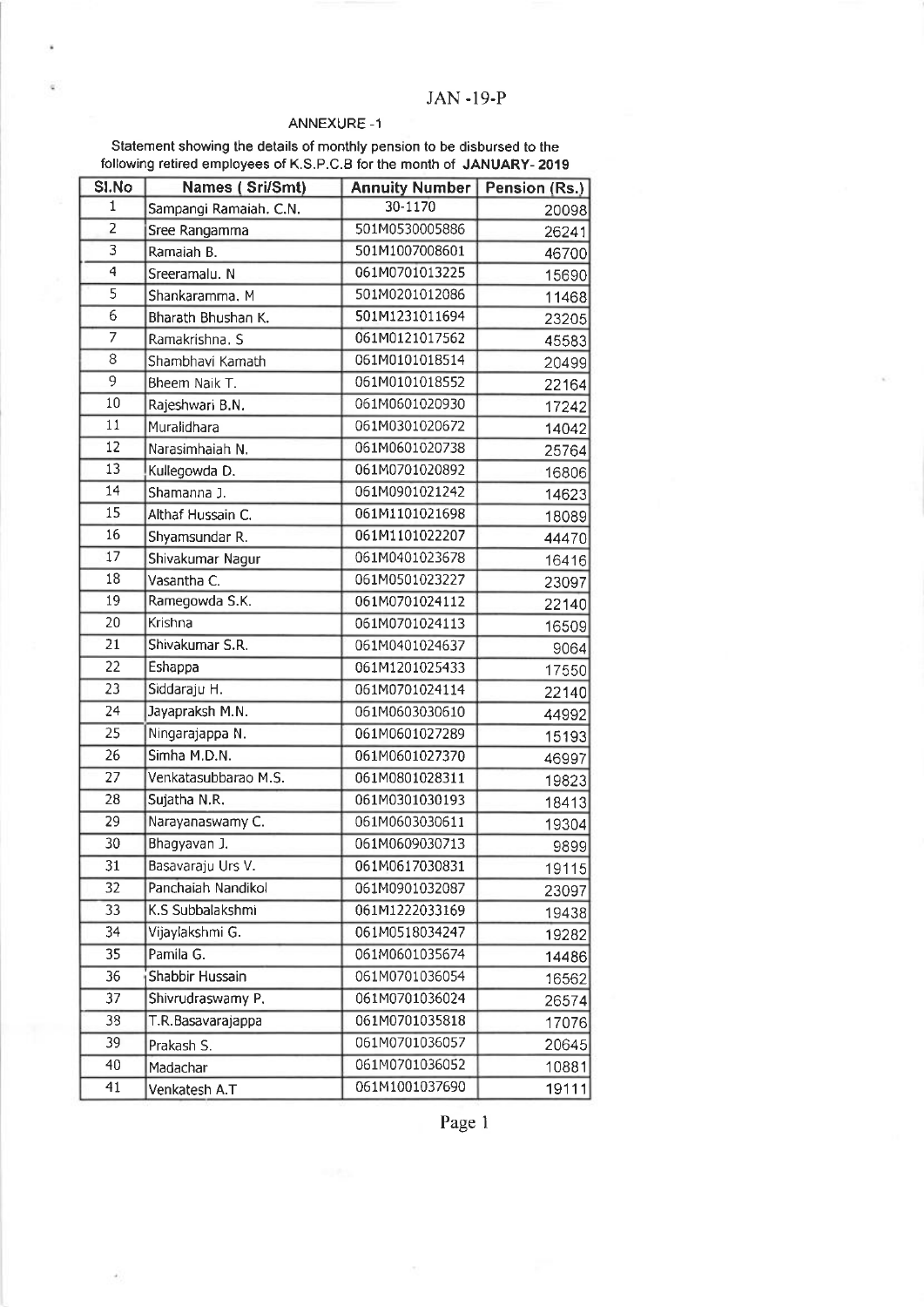| $\overline{42}$ | K,S,Vasuki                | 061M1201038850 | 19206   |
|-----------------|---------------------------|----------------|---------|
| 43              | C.Pushpa                  | 061M1101038791 | 20311   |
| 44              | M.S.Muralidhara           | 061M0101039277 | 18026   |
| $\overline{45}$ | Siddashetty               | 061M0201039434 | 13146   |
| 46              | Mallappa                  | 061M0301039875 | 17843   |
| 47              | A.V.Nagaraj Shetty        | 061M0501040461 | 25885   |
| 48              | R.Shekar                  | 061M0501040459 | 13600   |
| 49              | R.N.Wadekar               | 061M1001042768 | 11607   |
| 50              | Manjunagaraju             | 061M1001042783 | 19670   |
| 51              | S.Y.Sampath Kumar         | 061M0801041464 | 21761   |
| $\overline{52}$ | <b>B.H.Venkatesh</b>      | 061M0801041465 | 20231   |
| 53              | Gulab Singh               | 061M0901042748 | 19598   |
| $\overline{54}$ | H.R.Mohan kumar           | 061M0901042703 | 18817   |
| 55              | L.Narayana Swamy          | 061M0901042705 | 30617   |
| $\overline{56}$ | R.Raghupathi              | 061M0901042704 | 13355   |
| $\overline{57}$ | Muniyamma                 | 061M1201043982 | 8234    |
| $\overline{58}$ | T.R.Rangamma              | 061M1201044284 | 13357   |
| 59              | C.Channaiah               | 061M1201044506 | 26781   |
| 60              | M.R.Rachappana Mata       | 061M0301046257 | 17420   |
| 61              | S, Nanda Kumar            | 061M0201045339 | 46997   |
| 62              | Venkataswamy              | 061M0501040463 | 12729   |
| 63              | R.Narayana Rao            | 061M0701047821 | 13893   |
| 64              | S.Balakrishna             | 061M0701047824 | 22814   |
| 65              | M.P.Thasildhar            | 061M0701047826 | 20706   |
| 66              | V.Ananda                  | 061M0701047827 | 23581   |
| 67              | C.Jaya Kumar              | 061M1201049877 | 18909   |
| $\overline{68}$ | Shivagiriyaiah            | 061M0101050270 | 18169   |
| 69              | G.Chandrashekar           | 061M0101050269 | 25972   |
| 70              | C.O. Ahmed Pasha          | 061M0701052394 | 21530   |
| 71              | T.Manjulakshi             | 501200000076   | 23784   |
| $\overline{72}$ | <b>G.Srinivasa Murthy</b> | 501200000074   | 18097   |
| 73              | <b>B.G.Jekinakatti</b>    | 501200000075   | 16319   |
| 74              | S.Sudha                   | 501200000113   | 19998   |
| 75              | Hanumanthappa             | 501200000201   | 17217   |
| 76              | P.M.Shiddanagoudar        | 501200000276   | 23417   |
| 77              | R. Thipperangappa         | 501200000274   | 15517   |
| 78              | N.Lakshman                | 501200000642   | 29671   |
| $\overline{79}$ | K.M.Lingaraju             | 501200000671   | 34188   |
| 80              | C.M.Satheesh              | 501200000670   | 35068   |
| 81              | ShanthaKumari.R           |                | 28202   |
| 82              | Sarathy.P                 |                | 21166   |
| 83              | N.Venugopal Murthy        |                | 24945   |
|                 |                           | <b>TOTAL</b>   | 1772842 |

JAN.19-P

Page 2 Karnataka State Pollution Control Board